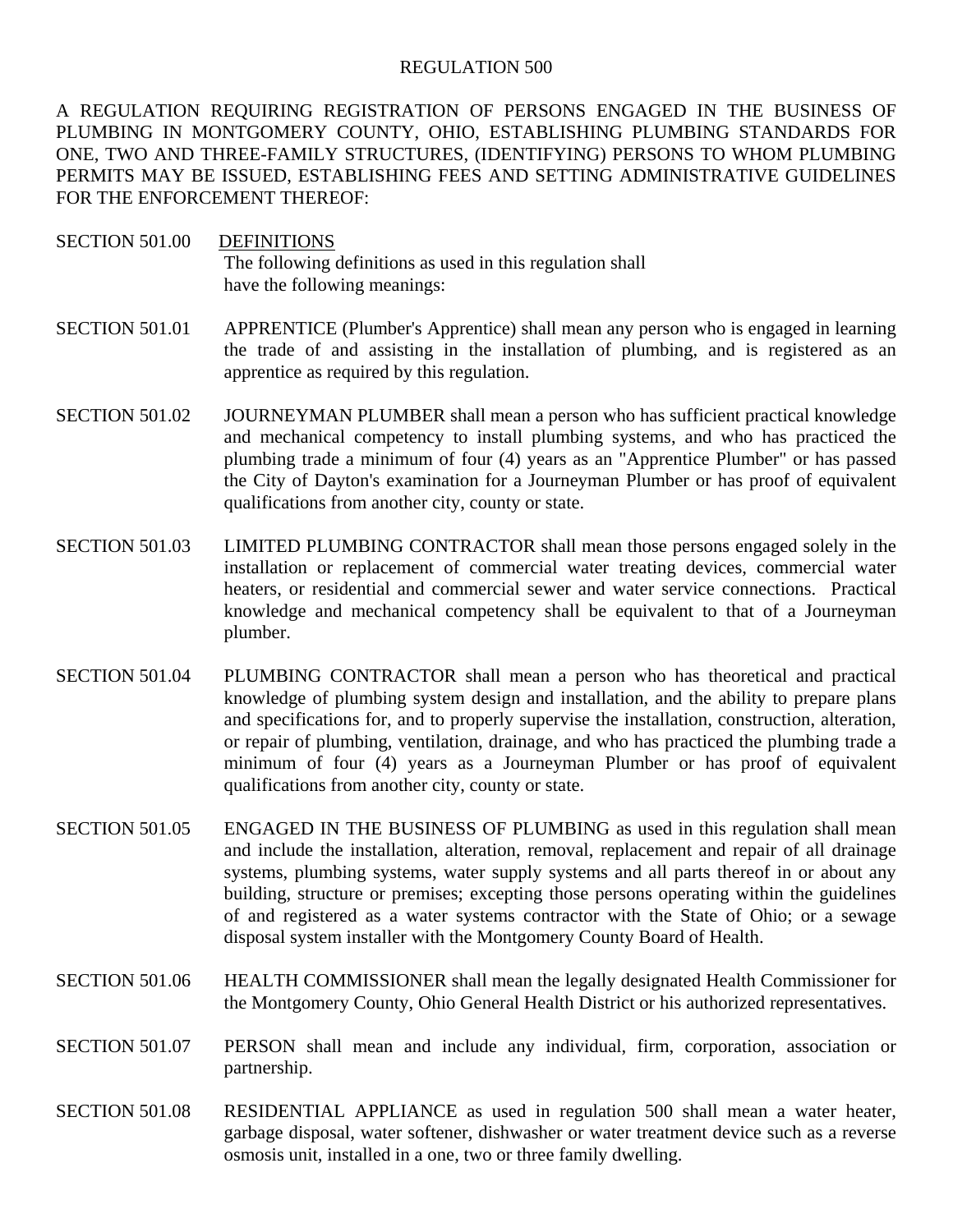## SECTION 502.00 REGISTER OF PERSONS ENGAGED IN THE BUSINESS OF PLUMBING

- SECTION 502.01 The Combined Health District of Montgomery County shall maintain a register of all persons engaged in or intending to engage in the business of plumbing within the Montgomery County, Ohio General Health District.
- SECTION 502.02 All persons engaged in the business of plumbing in the Montgomery County, Ohio General Health District regardless of residence or place of business shall register with the Health District before engaging in such work. It shall be unlawful to be engaged in the business of plumbing within the Montgomery County Ohio General Health District, without first having registered with the Health District.
- SECTION 502.03 There shall be four classes of registration: apprentice plumber, journeyman plumber, limited plumbing contractor, and plumbing contractor. The Board of Health shall from time to time by resolution establish the annual registration fee for such classes.
- SECTION 502.04 Grandfather Clause. Registration requirements for any plumbers who are registered with the Health District before the effective date of the amendments to this regulation shall not be affected by the amended registration requirements. A plumber who accumulates experience toward qualifying for registration as a journeyman plumber under the amended regulations, which experience was accumulated prior to the adoption of this amended regulation, shall receive credit for such experience provided that the Health District's registration records verify such accumulated experience. Likewise, a plumber registered as a journeyman plumber before the effective date of these regulations shall be allowed credit for such accumulated experience toward qualifying as a plumbing contractor under these amended regulations provided that the Health District's registration records verify such accumulated experience.

 The exceptions contained in this section apply only to requirements regarding registration thereunder and do not excuse any person from complying with any other section of these amended regulations.

SECTION 502.05 Any plumber, contractor, or any other person who is or intends to be engaged in the business of plumbing shall make application for registration with the Montgomery County Health District on a form provided by the Health District on or before the first day of January of each year. This requirement shall not apply to any owner of a single family dwelling who installs plumbing in the home in which he or she lives or intends to live, and who signs a notarized affidavit to that effect.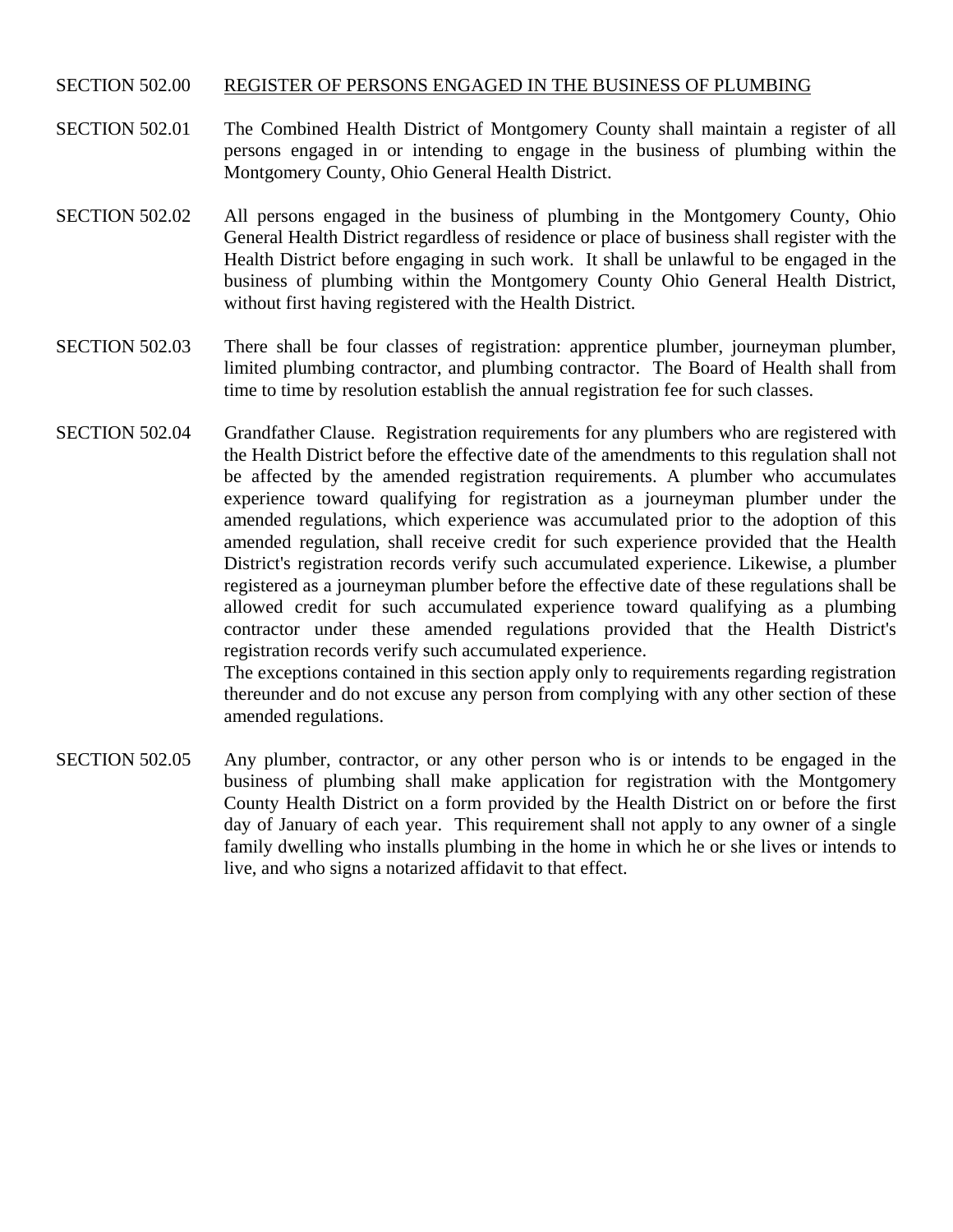- SECTION 502.06 The applicant for registration with the Health District shall list on the application form the name, address and phone number of the firm or business with which the applicant is associated (if any). If the applicant is a plumbing contractor, the applicant shall also attach to the application form a list of all employees of the plumbing contractor who are actively engaged in the business of plumbing. In the event an employee of a contracting plumber who is engaged in the business of plumbing and has been authorized to take out permits transfers to another firm during a calendar year, it shall be the duty of the firm from which such employee has transferred to notify the Health District of such transfer in writing.
- SECTION 502.07 Each individual member of a firm, corporation, association, or group, who is engaged in the business of plumbing shall be required to register with the Health District.
- SECTION 502.08 Upon approval of an application for registration by a plumbing contractor, the plumbing contractor shall post a surety bond with the Board of Health of the Montgomery County, Ohio General Health District. The amount of the bond shall be determined from time to time by the Board of Health by resolution and shall run in favor of the Board of Health. The bond shall be conditioned upon the registrant's faithful compliance with the plumbing regulations and standards which may from time to time be adopted by the Board of Health. Such bond shall be deposited with the Montgomery County Board of Health on or before the first day of January of each year. Home owners applying for a permit to install plumbing in their own homes shall execute an affidavit pursuant to Section 502.05 and shall be required to post a cash returnable performance bond in favor of the Board of Health. The amount of such bond shall be determined from time to time by the Board of Health by Resolution. Upon satisfactory completion and approval by the Health District of all plumbing listed on the permit according to all requirements of this regulation, the cash bond shall be returned to the homeowner, less required reinspection charges and excess fixture fees established by the Board of Health.
- SECTION 502.09 Bonds posted with the Health District in the name of a company or corporation shall be accompanied with a list of persons associated with that company or corporation who are authorized to apply for permits under such bond.
- SECTION 502.10 Any person who registers with the Health District pursuant to this regulation may, upon recommendation of the Health Commissioner, have his or her registration revoked for improper installation of plumbing or the refusal or failure of such person to comply with any part of this regulation or with the standards included in the Ohio Plumbing Code as the code may from time to time be amended.
- SECTION 502.11 Any person whose registration has been revoked pursuant to Section 502.10 of this regulation may have such registration reinstated upon demonstrating to the satisfaction of the Health Commissioner his or her intention and ability to comply with the regulations of the Board of Health and/or the standards included in the Ohio Plumbing Code.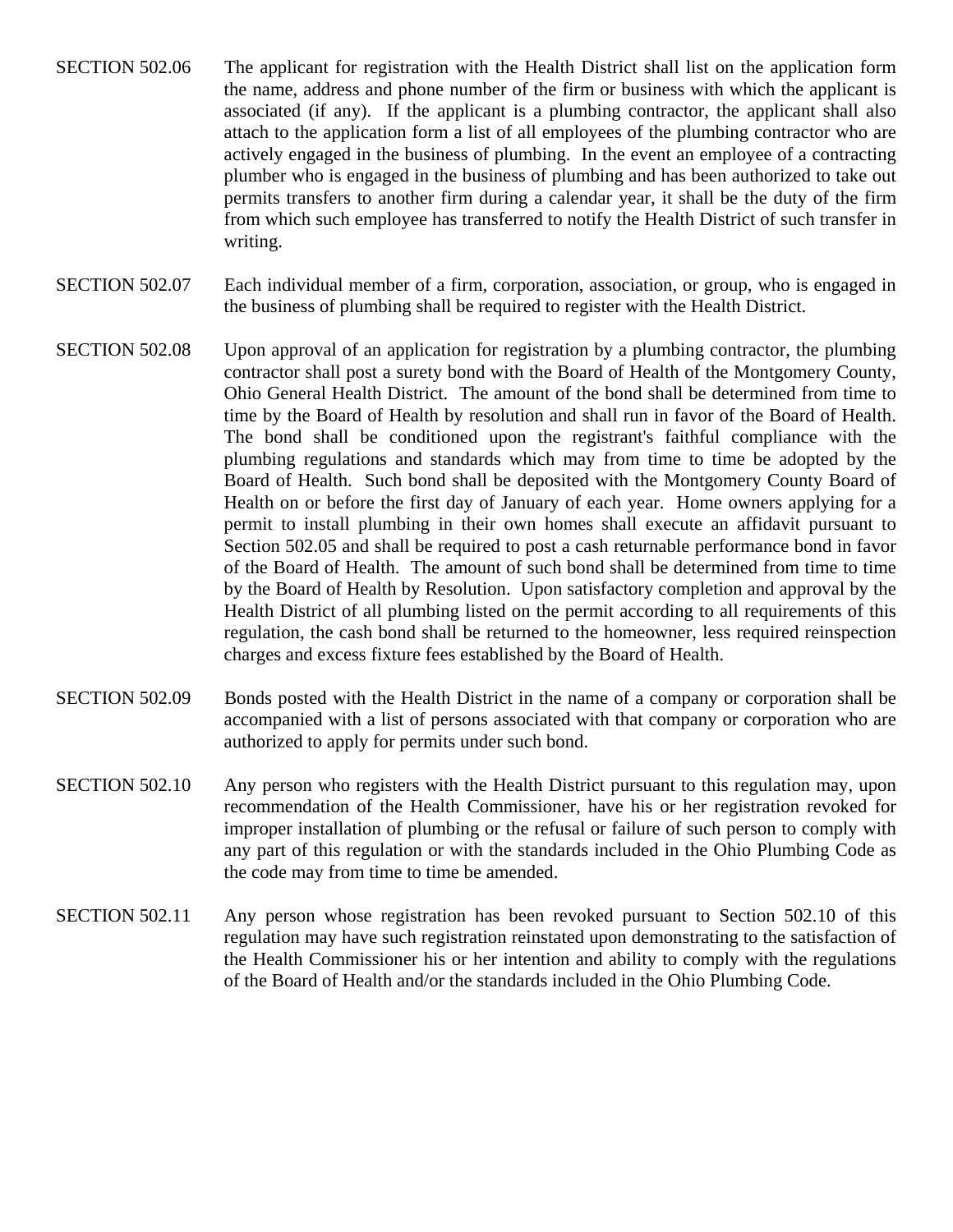SECTION 502.12 No permit to install plumbing shall be issued to any person who is not registered as a plumbing contractor thereunder except that permits may be issued to those authorized persons listed pursuant to Section 502.09 of this regulation. Likewise, no permit to install plumbing shall be issued to any plumbing contractor (registered or unregistered) who employs or otherwise engages non-registered persons who are engaged in the business of plumbing in the Health District's jurisdiction. The requirements of this section shall not apply to owners of a single family dwelling who install plumbing in the home in which they live or intend to live.

## SECTION 503.00 PERMITS

- SECTION 503.01 PERMITS REQUIRED---Except as provided in this regulation no person shall engage in the business of plumbing or install plumbing in any manner without a permit. Permits are required for the installation, construction, alteration or repair of, or addition to the plumbing, drainage or water supply system in any building or structure including but not limited to the connection of any fixture, device, appliance or equipment to the plumbing or water supply system of a building and any work relating to water connected air conditioning equipment, water treating equipment, or water operated devices.
- SECTION 503.02 WORK FOR WHICH NO PERMITS ARE REQUIRED---Permits shall not be required for minor repairs. The term "minor repairs" as used in this section shall mean work similar to any of the following: the repair of an existing fixture; the replacement of faucets or valves or parts thereof with like material or material serving the same purpose; the clearance of stoppages; and the repair of leaks and the relief of frozen pipes. The term "minor repair" does not include changes in the piping to a fixture or in the drainage, vent or water supply system other than those changes specifically provided in this section and does not include the stoppage of leaks which cannot be effected without the replacement of drainage or vent piping.
- SECTION 503.03 WATER TREATING DEVICES---Where piping systems have been installed under permits pursuant to Section 503.01 for inclusion of water treating devices where such devices are rented under a servicing agreement by the owner of the structure or building, a permit shall not be required for the periodic replacement of the device under such servicing agreement. Should the Health Commissioner determine that any such device constitutes a hazard to health and/or safety, the Health Commissioner shall take whatever action is necessary to abate such hazard pursuant to Section 503.04.
- SECTION 503.04 VACATING---When, in the opinion of the Health Commissioner, a water treatment device or any other plumbing installation constitutes a hazard to health and/or safety, the Health Commissioner may order the occupants to vacate the building or structure and/or to forthwith cease, desist and refrain from use or operation of the building, structure, equipment, service facility or part thereof which is deemed hazardous. If such order is issued, the Health Commissioner shall cause to be posted in a conspicuous place the following notice: "THE (Identity of Equipment) IS UNSAFE AND ITS USE OR OPERATION IS PROHIBITED BY LAW." After the posting of such notice, it shall be unlawful for any person thereafter to enter such building or structure in which the hazardous equipment is located or to use and/or operate such equipment, service facility or part which has been declared hazardous except with the permission of the Health Commissioner.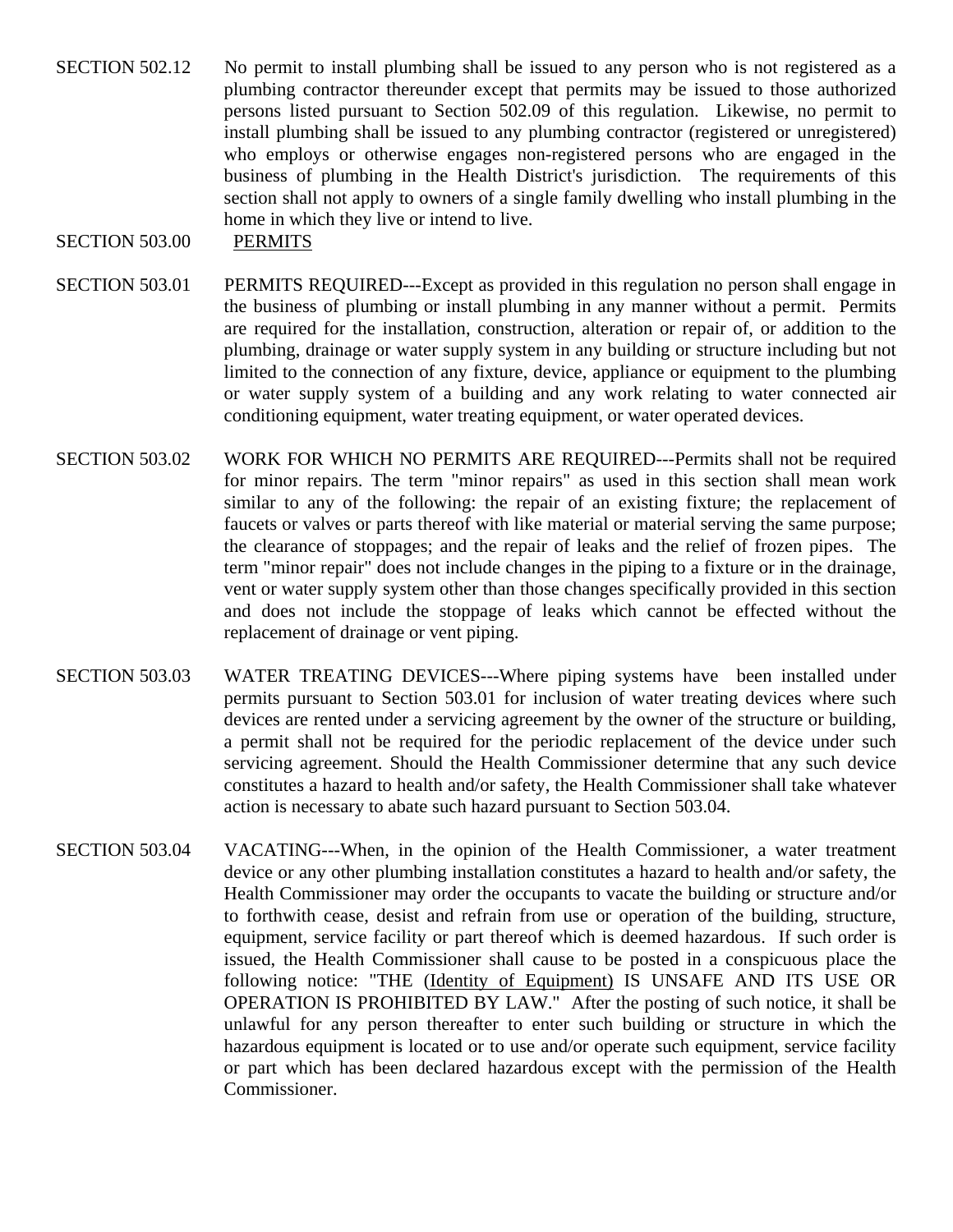- SECTION 503.05 VARIANCES---When there are substantial practical difficulties involved in complying with the provisions of this regulation for one, two and three-family units, the Health Commissioner may grant variances from such provisions in specific cases upon application of the owner or his representative, provided that the granting of such variance neither violates the intent of this regulation nor impairs the public health, safety or welfare.
- SECTION 503.06 REQUEST FOR VARIANCE---Requests for variances pursuant to Section 503.05 of this regulation shall be in writing and shall be filed with the application for permit.
- SECTION 503.07 PAYMENT OF FEES---No permit shall be issued, and no amendment to a plan, application for permit, or other submission, shall be approved or certified, until the fees prescribed by the Board of Health have been paid.
- SECTION 503.08 COMPLIANCE WITH REGULATIONS---A permit shall be authorization to proceed with the specified work, but shall not be construed as authority to violate, cancel, or set aside any of the provisions of this regulation, or any zoning laws or any other applicable laws except as specifically allowed by variances granted pursuant to this regulation.
- SECTION 503.09 COMPLIANCE WITH PERMIT---All work shall conform to the approved application and plans for which the permit has been issued and any approved amendments thereto.
- SECTION 503.10 APPLICATION FOR PERMITS PRIOR TO STARTING WORK---Except as provided in Section 503.02, it shall be unlawful for any person to perform work for which a permit is required by this regulation without first having secured a permit therefore.
- SECTION 503.11 EMERGENCIES---In cases of emergencies where there is an actual failure of or the existence of defective equipment or service facility such as to endanger life or health or where there exists such other condition so as to require immediate action to prevent a failure, the person which performs such emergency repairs or replacements may do so without first having obtained the required permit. In case the Health District offices are closed, the person making such emergency repairs shall notify the Health Commissioner on the first day on which the Health District offices are open for business thereafter. The required permit shall be obtained without unreasonable delay and shall be secure on the next business day.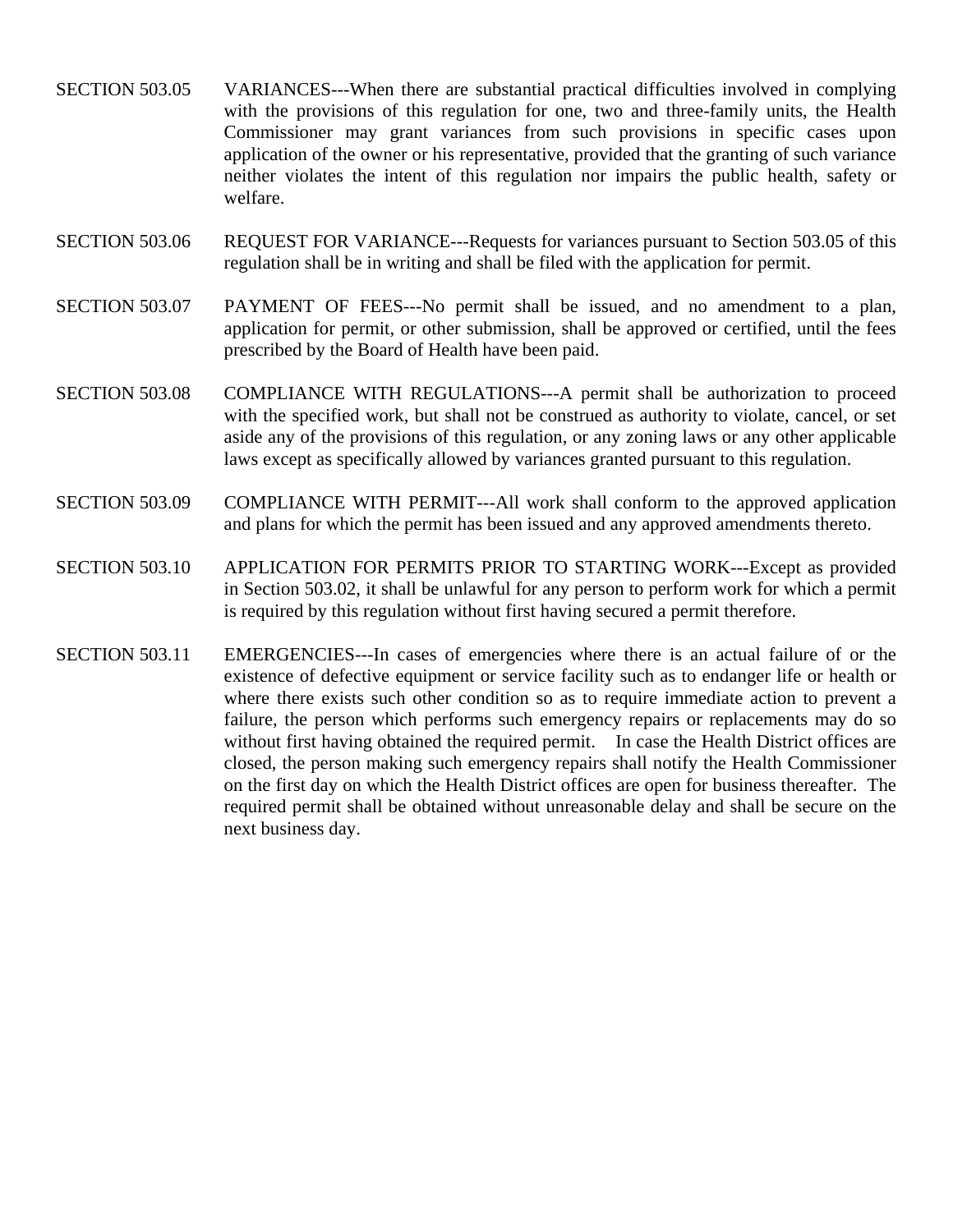- SECTION 503.12 ADDITIONAL CHARGE FOR FAILURE TO OBTAIN PERMIT---Any person, who commences work for which a permit is required by this regulation without first obtaining such a permit, and who is subsequently allowed to obtain a permit for such work shall pay an additional fee over and above that usually charged for such permit. The amount of such fee shall be established from time to time by the Board of Health by resolution. The payment of such additional fee shall not relieve any person from fully complying with the requirements of this regulation nor shall it preclude the Health District from taking any further action it deems appropriate, including criminal prosecution of the violator. This additional fee shall not apply to emergency work as provided by Section 503.11, if it is proved to the satisfaction of the Health Commissioner that such work or installation was urgently necessary to protect the public health and that it would have been impractical to have gone through the normal process is applying for and being issued a permit. Before issuing a permit pursuant to this section, the Health Commissioner shall determine whether work performed prior to the date of the permit conforms to the provisions of this regulation. Such steps may include, but are not limited to directing the removal of a section or sections of surface work for access to subsurface sections, digging for access to piping and other subterranean work, etc. The applicant for the permit shall perform all such work as directed by the Health Commissioner and the cost of such work shall be borne by the applicant.
- SECTION 503.13 STOP WORK ORDER---Whenever it shall come to the attention of the Health Commissioner that work of any kind is being prosecuted contrary to the provisions of this regulation or in an unsafe or dangerous manner, the Health Commissioner may issue a stop work order to the owner of the premises involved, or to the agent of such owner, or to the person doing such work. The Health Commissioner shall cause to be posted at the site of the work a distinctive placard informing the public and all concerned that work at the site has been stopped by official order. Upon receiving such order the recipient thereof shall immediately cease such work and shall cause all other persons under the recipient's control to cease such work as well. It shall be unlawful for any person to continue work after a stop work order has been
- SECTION 503.14 DRAWINGS---For the purpose of determining compliance with these regulations in regard to one, two, and three-family units, drawings may be required by the Health Commissioner showing the location of all plumbing fixtures, including but not limited to, the entire sewage, drain soil, waste and vent pipes.

under which work may be resumed.

received. The stop work order shall be written and shall in all cases state the conditions

SECTION 503.15 SPECIFICATIONS---Except as provided below, each set of drawings submitted for a permit shall be accompanied by a set of specifications describing all the materials to be used and the work to be done. The specifications shall be legible and easy to read. Any specifications which are illegible shall be rejected. All matters contained in the specifications relating to plumbing shall be incorporated in that part of the specifications devoted to the subject of plumbing.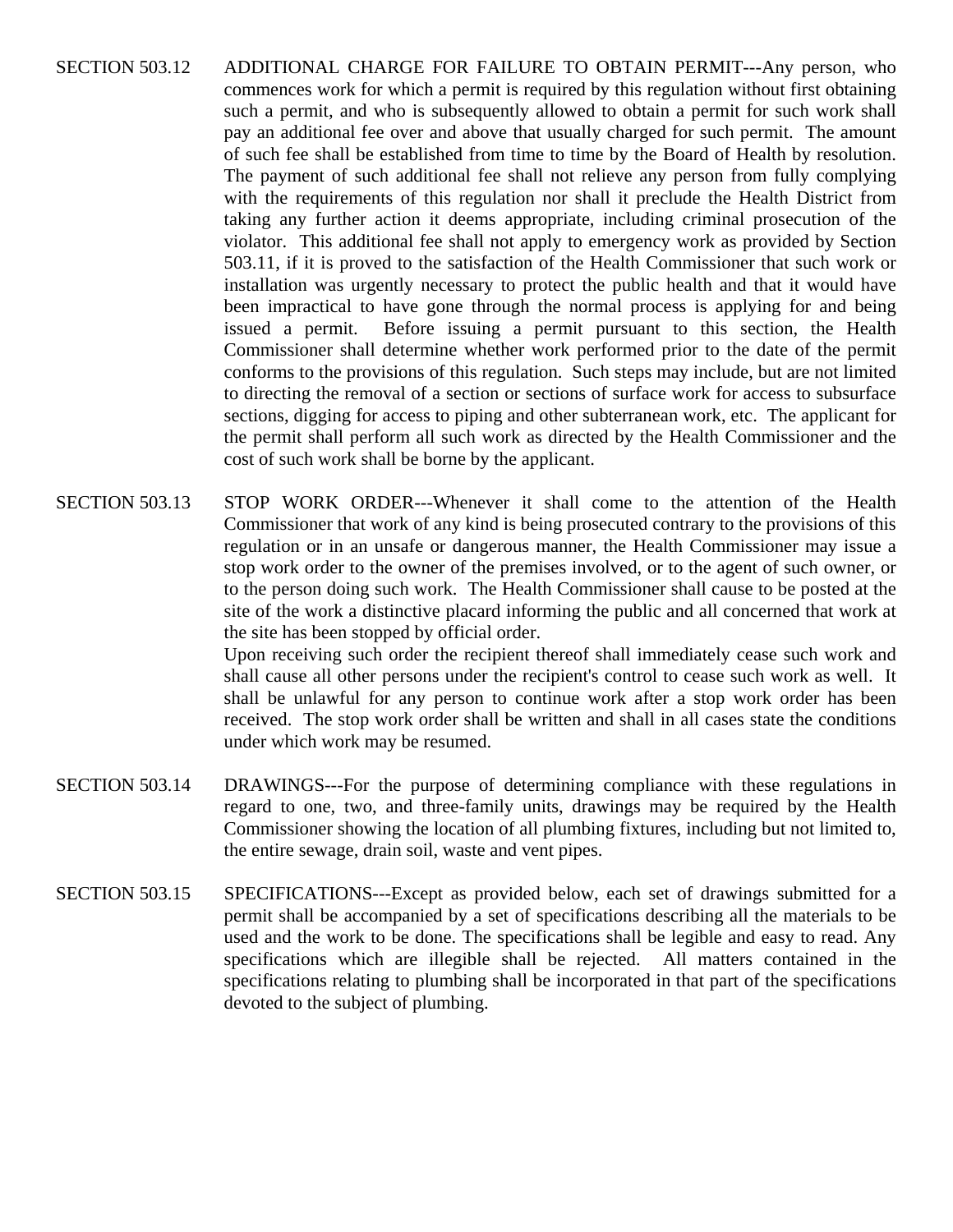- SECTION 503.16 WHEN SPECIFICATIONS NOT REQUIRED---The Health Commissioner may waive the requirement for submission of specifications if in his judgment all pertinent specification data necessary to determine compliance with this regulation is adequately shown on the drawings.
- SECTION 503.17 FAILURE TO PROVIDE CORRECT INFORMATION--It shall be unlawful for any person to purposely supply false or incorrect information to the Combined Health District in an effort to obtain a permit under these regulations. The Health Commissioner shall have the right to immediately revoke any permit if it is discovered that such permit was obtained under false pretenses or such permit was issued pursuant to incorrect information provided by the applicant (whether such incorrect information was purposely or inadvertently provided).
- SECTION 503.18 PERMITS-ACTION ON APPLICATION---The Health Commissioner shall examine or cause to be examined all applications for permits and amendments thereto within a reasonable time after such applications are filed. If the applicant or the plans do not conform to the requirements of all applicable laws and regulations, the Health Commissioner shall reject such application stating the reasons therefore. If the Health Commissioner is satisfied that the proposed work conforms to the requirements of these regulations and all laws and ordinances applicable thereto, he shall issue a permit for the proposed work as soon as practicable. Each permit shall carry on its face the nature of the work before final approval of the work by the Health District can be made.
- SECTION 503.19 ACTING ON APPLICATIONS--All applications for permits shall be dated on receipt by the Health Commissioner and examined in order of their receipt. No application shall be acted on out of its regular order unless the work involved is of a complex character which requires prolonged examination. Applications which are disapproved because of incomplete or inaccurate information or because of violations of the provisions of this regulation or other applicable laws shall be considered in order as of the date of resubmission.
- SECTION 503.20 TIME LIMITATION OF PERMIT---Each permit shall have stated on its face the period of time for which it is valid. Notwithstanding such statement, a permit which has been issued for any proposed work shall automatically expire six (6) months after the date of issuance except that for reasonable cause, the Health Commissioner may grant an extension of the expiration date. Such extension shall not exceed ninety (90) days in length and not more than two such extensions shall be granted for any permit. No extension shall be granted if the authorized work remains uninitiated, or is suspended, postponed, or abandoned during the initial six (6) month period or the initial three (3) month extension period.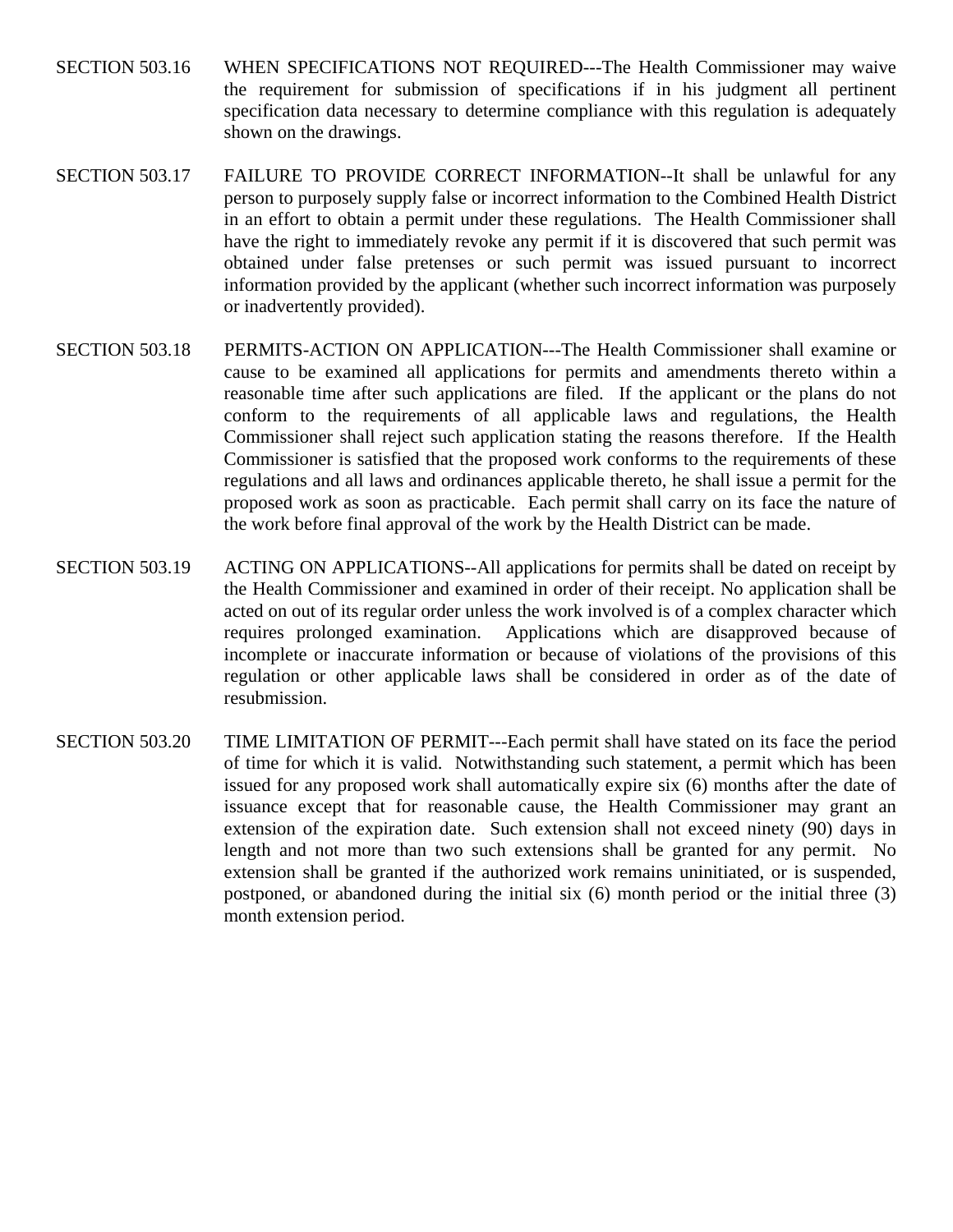- SECTION 503.21 PREVIOUS APPROVALS---Nothing in this regulation shall require changes in the plans, construction, or designated use of a building for which a lawful permit has been issued or otherwise lawfully authorized before the effective date of this regulation, provided that (1) work under such permit or authorization is under active prosecution upon such date, or is actively prosecuted within 90 days after such date, and (2) that all work under such permit or authorization is satisfactorily completed within two (2) years after the date of such permit or duly granted extension thereto. Notwithstanding the foregoing, if the work has been diligently prosecuted, an extension of time may be granted for the completion of such work which allow its completion in accordance with the terms of the original permit.
- SECTION 503.22 BUILDING PERMITS REQUIRED---When building permits are required the Health District shall not issue plumbing permits dealing with such structure or building until the appropriate building permits have been obtained.
- SECTION 503.23 PERMITS FOR CONNECTION TO PUBLIC SEWER AND PUBLIC WATER SUPPLY SYSTEMS---Except as provided in Section 503.24, a permit for the installation of a plumbing, drainage, or water supply system on any premises shall not be issued until all the required permits have been obtained to connect to the public sewer system and to the public water supply system if accessible.
- SECTION 503.24 EXCEPTIONS---A permit for the installation of a plumbing, drainage, or water supply system on a premises may be issued before permits to connect to the public sewer system and/or a public water supply system have been obtained, if at the time of application for such permit acceptable evidence is presented that the installation of such public sewer system and/or public water supply system has been officially approved and that such system(s) will be constructed and placed in operation within a reasonable time. In such cases the owner of the premises shall obtain the necessary permits and make the connection to the public sewer system and/or public water supply system as each system becomes accessible. The plumbing, drainage or water supply system so installed shall not be used until such connections have been made and approved.
- SECTION 503.25 INDIVIDUAL SEWAGE DISPOSAL SYSTEM REQUIREMENTS--- Where the use of an individual sewage system is proposed for any premises, permits for the installation of plumbing or drainage in a new or existing building shall not be issued until after the Health Commissioner has approved the application for the installation of the individual sewage disposal system.
- SECTION 503.26 ABANDONMENT OF INDIVIDUAL SEWAGE DISPOSAL SYSTEMS AND PRIVATE WATER SUPPLIES---When a public sewer system and/or public water supplies become accessible to residential structures currently using individual sewage disposal systems and/or private water supplies and connections to the public sewer system and/or public water supplies is to be made, plumbing permits shall be required for such work and a complete inspection of all plumbing within the structure(s) affected shall be conducted to determine compliance with all plumbing requirements. Leak tests may be waived if in the opinion of the Health Commissioner, after a visual inspection, the plumbing remains tight. The permit holder shall be responsible for the approved abandonment of the septic tank and/or private water supply according to applicable regulations.